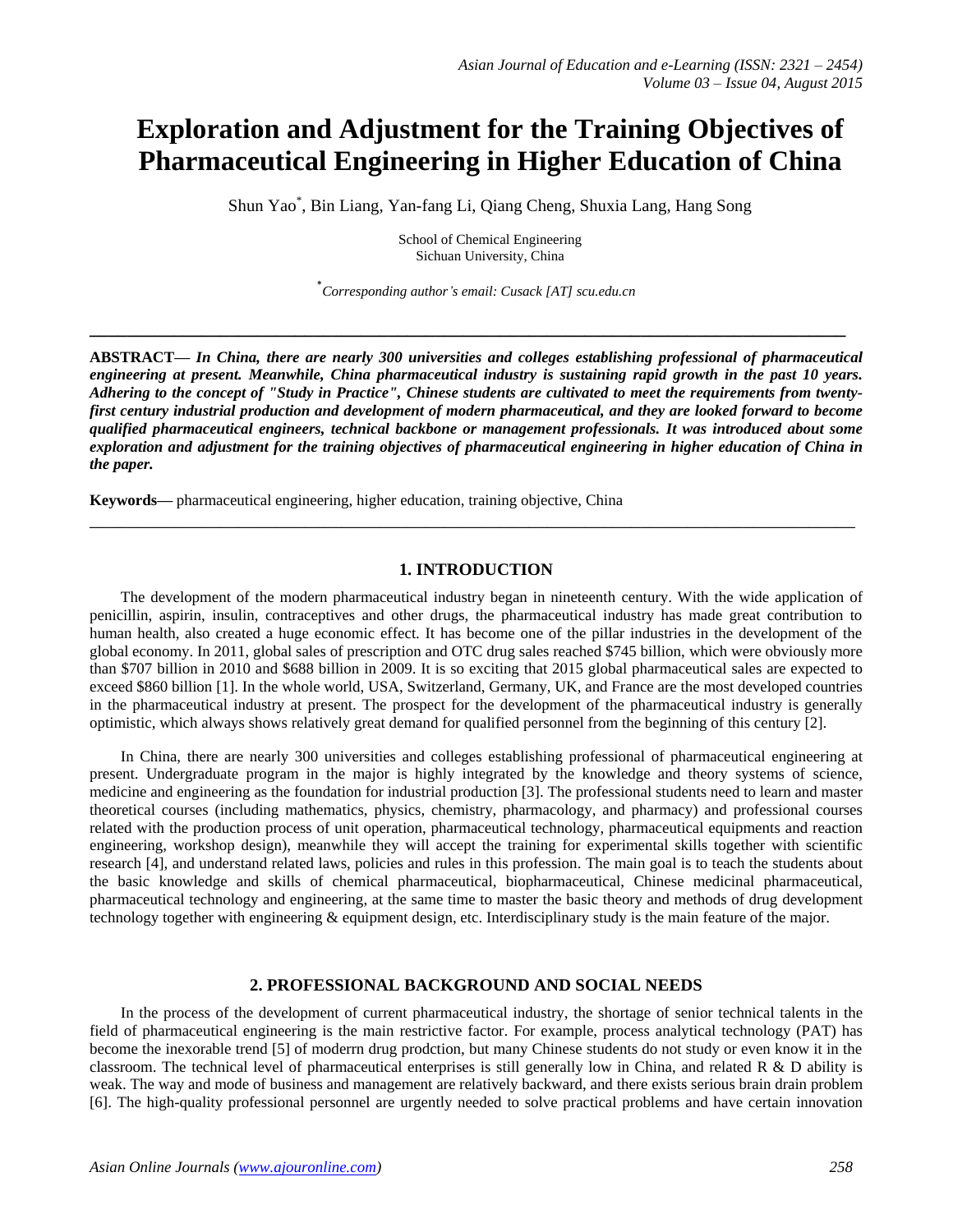ability. Based on this background, the professional training is aimed to cultivate potential specialized persons who will become pharmaceutical engineers and management backbone personnel for the industrial production and development of modern medicine, and they can undertake social responsibility and have innovative consciousness together with practice ability of pharmaceutical engineering. The professional is not only responsible for the pharmaceutical industry to promote its health and sustainable development, but also widely provide service and support for health-care industry, chemical industry, energy and light industry, environmental protection and other industries. So it is closely related to modern civilization and basic necessities of human life [2,6].

Although in recent years the growth of world economy are slowing down, China pharmaceutical industry still could sustain rapid growth in the past decade, and the average annual growth rate has reached 20.8% (far higher than our GDP growth rate). It has become one of the key industries in the 12th five-year plan of China, and the annual growth rate is much higher than that of other industries. In 2014, terminal drug market in China reached \$215 billion (about 20% of that in world), and China has become the third largest pharmaceutical market of world [7]. With the improvement of domestic drug market and the level of production and management, China pharmaceutical industry are gradually mature year by year and has formed a complete industrial chain. At present, under the requirement and guidance of Good Manufacturing Practices (GMP, 2015 edition), China pharmaceutical industry is undergoing extensive upgradation and rebuilding. Although multinational pharmaceutical companies still have certain superiorities, the national pharmaceutical companies are rapidly growing and some representative enterprises have strong R  $\&$  D capability. In the process of the rapid development of pharmaceutical industry, the severe shortage of senior technical talent is unavoidable fact. More and more professional talents are urgently needed to help China pharmaceutical industry to resolve the development problems and compete with international peers [6,7].

According to the demand of the talents from Chinese pharmaceutical enterprises in product development, efficient production, process improvement and innovation and other aspects, it is needed to adjust the outdated professional training objectives according to the national standard of pharmaceutical engineering training specification (drafted by Ministry of Education of The People's Republic of China for pharmaceutical major) and pharmaceutical engineering personnel training requirements of Teaching Guidance Committee of Pharmaceutical Engineering Specialty (TGCPES). Meanwhile, the adjustment needs to consider the actual situation of various universities and colleges. New professional orientation and training objectives are required to serve the pharmaceutical industry of China, and students must have qualified international perspective and innovation ability. So the great effort is needed for every educational worker.

## **3. EMPLOYMENT FIELD AND SOCIAL COMPETITIVE ADVANTAGE**

## **3.1. Employment field**

Graduates of this major mainly can work in pharmaceutical, fine chemical industry and related government departments, together with enterprises, institutions, research institutes and colleges. They will be able to engage in scientific research, engineering design, new drug development, production management, quality control, sales and marketing, *etc*. In addition the graduates can also be suitable for other kinds of enterprises and institutions related with pharmaceutical engineering.

#### **3.2. Social competitive advantage**

Adhering to the concept of "Conceive-Design-Implement-Operate (CDIO)" and "Study in Practice" [8], the major of pharmaceutical engineering insists the teaching content of engineering education for the lead, and is building the training system for application-oriented technical talents with modern pharmaceutical engineering and technology. A great platform of engineering practice is being established for engineering design, process training, production management, quality control, and product development and innovation ability for the full range of multi-caliber talents. In addition, it is highly emphasized about the studying ability, innovative ability, thinking ability and application ability (as SITA abilities) besides basic theory, basic knowledge and basic skills (so-called "three basic") of the major. So the graduates can be well received by pharmaceutical production enterprises, drug research and development units, engineering design units, drug inspection and administration departments, drug circulation enterprises and related education units. The health care products, food, chemical industry and fine chemical enterprises also welcome this kind of high-caliber talents.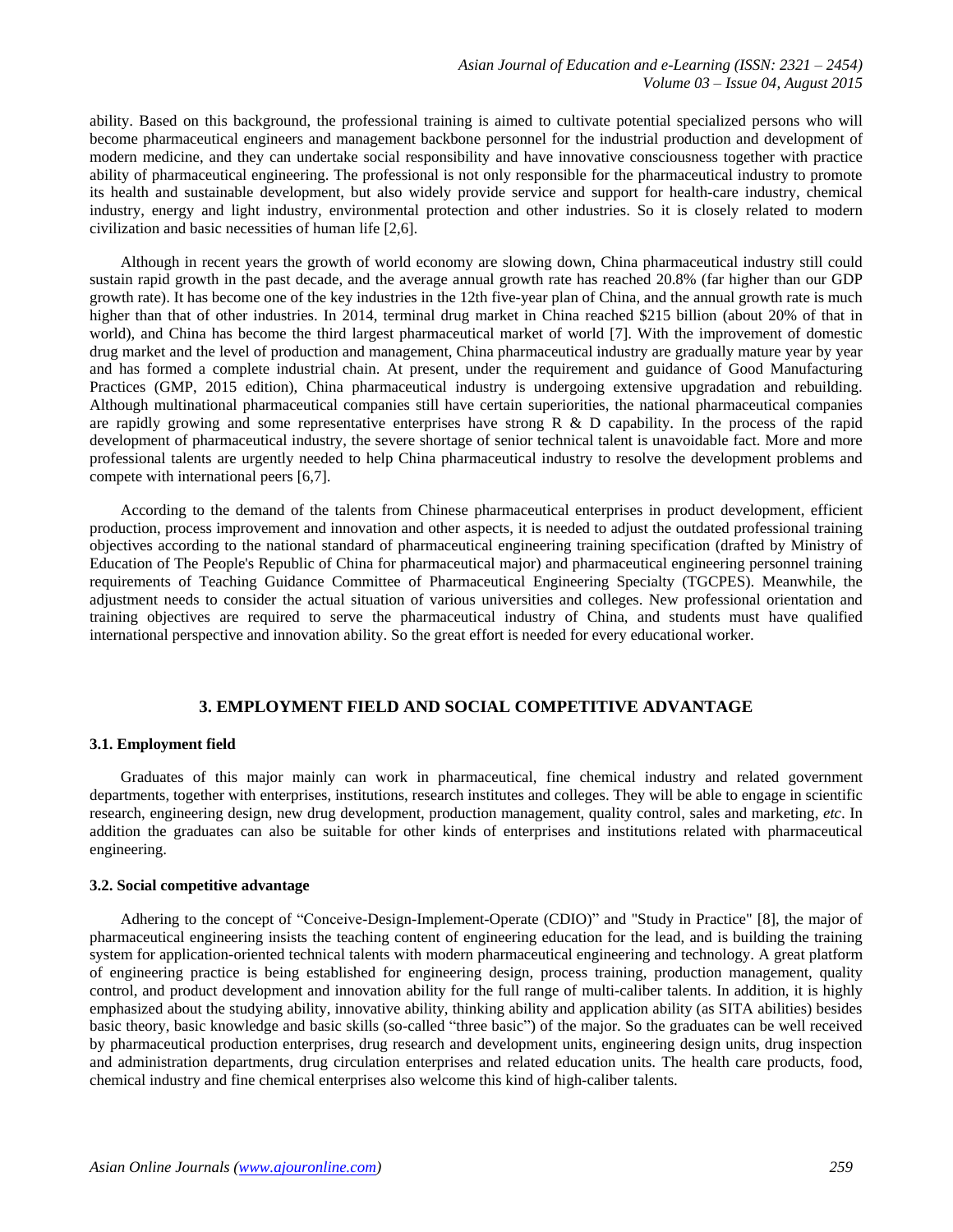# **4. TRAINING OBJECTIVES BETWEEN UNIVERSITY AND MAJOR**

Training objectives of the major need to accord with that of the university, and is also the [concretization](http://dict.cnki.net/dict_result.aspx?searchword=%e5%85%b7%e4%bd%93%e5%8c%96&tjType=sentence&style=&t=concretization) of the latter. Under the great background of higher education and pharmaceutical industry in China, every university has similar training objectives of the major; meanwhile they maintain their own features at different degree. For instance, Sichuan University is one of key universities of China under the direct supervision of Ministry of Education, which is located in West China. It has a comprehensive range of disciplines covering 11 categories, namely, science, engineering, medicine, economy, management, liberal arts, law, history, philosophy, agriculture and education. The university has strong strength in science and research, and has made remarkable achievements over the years. It has 9 national key laboratories and engineering centers, 9 key laboratories and 4 engineering research centers under the supervision of Ministry of Education, 9 national centers for talent training, scientific research and teaching, and 7 national experimental teaching demonstration centers. On the basis of the management system of department-focused, teacher-strengthened, students-centered, Sichuan University adopts the approach of student-centered, research-respected and excellent standards to realize the cultivating targets that every student should have deeply humanities, profound professional knowledge, strongly innovative deal, broad international horizon. In the process of achieving these goals, the university takes measures in the following aspects: (1) open mainly research-oriented lab to undergraduates for research training program and encourage students to take part in the teacher's research group; (2) adopt the modern teaching ways to promote teaching reform and research-study activities; (3) establish all kinds of cooperative relationships with famous universities aboard to improve their communicative ability and international competitiveness; (4) take a series of special steps and encouragement policies for talents selection. Supported by the great platform of talents-cultivating, the training objectives of the pharmaceutical major in Sichuan University is adjusted and determined as following:

Training students to adapt to the twenty-first century industrial production and development of modern pharmaceutical engineering and become qualified pharmaceutical engineers, technical backbone or management professionals. Graduates should systematically master the basic theory of modern pharmaceutical engineering, basic knowledge and basic skills together with related basic theory of modern science and technology, who can work in the fields of technology and process development, engineering design, production development and management, quality management and control, *etc*.

## **5. TRAINING REQUIREMENTS**

Through repeated discussion and collecting extensive suggestions and comments from teachers, experts, [employers](https://www.baidu.com/link?url=Rwl3U6byQLo1Gvi3rAAyvZpXQqOpKAcnuilOTFMmdifR8QwmzwCxczEQ0jDB1MqlfZFJyDdNLwBlfFJQl9WgIbSZPaWqtUqz0RkY2jEssia&wd=&eqid=88771a9b0003052c0000000355bc481b), students and graduates, training objectives of the major have been adjusted and corresponding cultivation quirements are listed as follows:

(1) Profound cultural deposit and scientific literacy, together with good humanistic quality, social responsibility and legal concept. Teach them to meet the social requirements for inter-disciplinary pharmaceutical talents with good team spirit, communication and coordination ability and professional ethics; Train them to have strong mental endurance, treat difficulty and setback correctly in work and life, and show perseverance and indomitable spirit.

(2) Solid professional theory and basic knowledge of related science and industry, together with good learning, thinking and professional development ability. Train them to comprehensively understand the technological frontier and development trends of pharmaceutical industry.

(3) Good technology development and engineering management ability; Competent for the work in technology improvement and supervision, production management, quality management and control, technology and product development, process and engineering design, drug circulation and business operation, *etc*.

(4) Innovation consciousness, ability and international perspective; Being good at exploring the problems in pharmaceutical R & D and production practice, and learning to offer specific proposals and measures for these problems on the basis of the pharmaceutical professional knowledge; Good cross-cultural communication, cooperation and competition ability.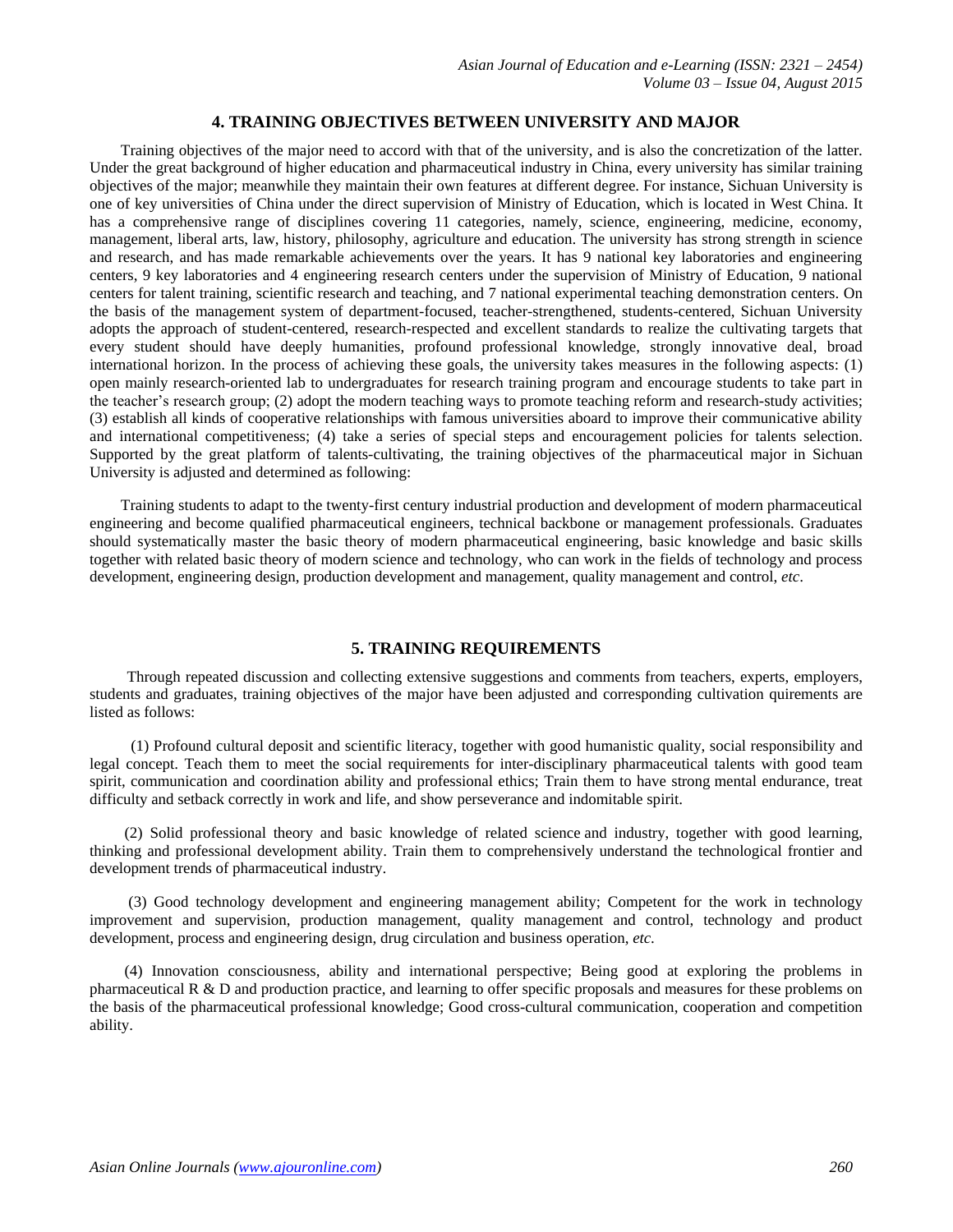# **6. CULTIVATION OF INNOVATIVE CONSCIOUSNESS AND ABILITY**

Nowadays innovation is the core competitiveness of a country, so China universities are making great efforts to improve the innovative consciousness and ability of students in every major [9]. For instance, in the training of pharmaceutical engineering undergraduates in Sichuan University, in addition to classroom professional teaching and humanities edification, it is also emphasized and strengthened for their innovation consciousness and technological innovation ability through the following ways:

(1) Plenty and various kinds of experimental training

Pharmaceutical engineering laboratory and experimental platform are well established and operated by experimental center in the school of chemical engineering. Based on all kinds of facilities and instruments, the students are trained with the experimental operation and simulation research systems. Solid models of equipments and workshop can be viewed even made by themselves. In the whole professional experiments, the percentage of design and integrated experiments is more than 50%; meanwhile there is enough space and funds for extracurricular innovative experiments and R & D training. Various small inventions are always welcomed by students and actively encouraged by their supervisors, and many of them are not limited to the field of pharmaceutical engineering. Some excellent students have become the [patent owner,](https://www.baidu.com/link?url=jrwOgTrZ6tYBspSoY9yNlAukRIv324mDpm6XV6mVbSz7-xk8xxm0zp-LAkbUbl0pZSeDUFUyLCfA5SkckovZOqTraHMF0wq0eyNtGUi1wu18fjDJK5E5LksK_J5pQsbt&wd=&eqid=d4c2f7450000758b0000000355bb2768) and it is very helpful for them to independently start their own business in future.

(2) Characteristic competition platform

The academic competition helps to arouse and foster college students' interest and potential, competitive awareness, innovative spirit, practical skill, [consciousness](https://www.baidu.com/link?url=ZK8an_CbnB6dpyATzUwI8kmIw2UKBt2KZC2vnxR_ZHaGUN5OlR6c8RgFPZQUhyftu9EuAPWv3PR9wlsnilP98R8vIqR0hY-PQvFTSBaEZPe&wd=&eqid=e9938ac50000c5370000000355bb2826) of teamwork, and broaden knowledge. Up to now, there many characteristic competitions which students can choose and participate in. They include "China Student Poster Competition in Pharmaceutical Engineering" (also as China regional seeding match for International Poster Competition in Pharmaceutical Engineering, the first prize winner in the first competition of 2010 was funded to participate in the ISPE global annual conference held in Dallas in November, 2011), "China Student design Competition in Pharmaceutical Engineering", "Drug Court Forum of Chinese Students", "Challenge Cup-extracurricular technology works competition" and so on, which are providing strong support for the development of higher education of Chinese pharmaceutical engineering.

(4) Rich and colorful courses

In the classroom of Sichuan University, the seminar and design compulsory courses are always encouraged to open as more as possible. For example, the study of "drug research and development" and "chiral pharmaceutical technology" (each 2 credits) needs full discussion among students, who are divided in several small groups and asked to prepare their topic materials carefully before class. In the seminars and "International curriculum and practice" week, the experts from industrial circle can provide many rare opportunities of case analysis and discussion [10]. The teaching mode of "Flipped Classroom" is being well studied and applied by more and more Chinese teachers. Through the conversion of above teaching methods and training modes, it is expected to efficiently cultivate students' innovation consciousness and ability.

## **7. REFERENCES**

- [1] IMS institute for healthcare informatics, The global use of medicines: outlook through 2017. 11 Waterview Boulevard, Parsippany, NJ07054, USA, 2013.
- [2] Cheng, Q., Song, H., Liang, B., & Li, Y. F., "A consideration about pharmaceutical education under the economic globalization", Proceeding of 5th Chinese Science Technology & Education Symposium of Pharmaceutical Engineering, pp.33-37, 2006.
- [3] Wang, X. J., Lv, C. S., & Zheng, P. W., "Research on the training mode of pharmaceutical engineering undergraduates", Vocational & Technical Education Forum, 15, pp.40-42, 2010
- [4] Zhang, Y., Zhao, H., Hou, W., Sha, J. Q., Liu, F. H., Jiao, S. Q., & Shen, D. F., "Research and practice about promoting the core competitiveness of the pharmaceutical engineering", Pharmaceutical Education, 29(3), pp. 1-25, 2013.
- [5] Wang, Z. M., & Zhang, Q. W., "FDA Industry Guide of United States: innovative drug development, production and quality assurance framework-PAT", China Journal of Chinese Materia Medica, 34(24), pp.56-62, 2009.